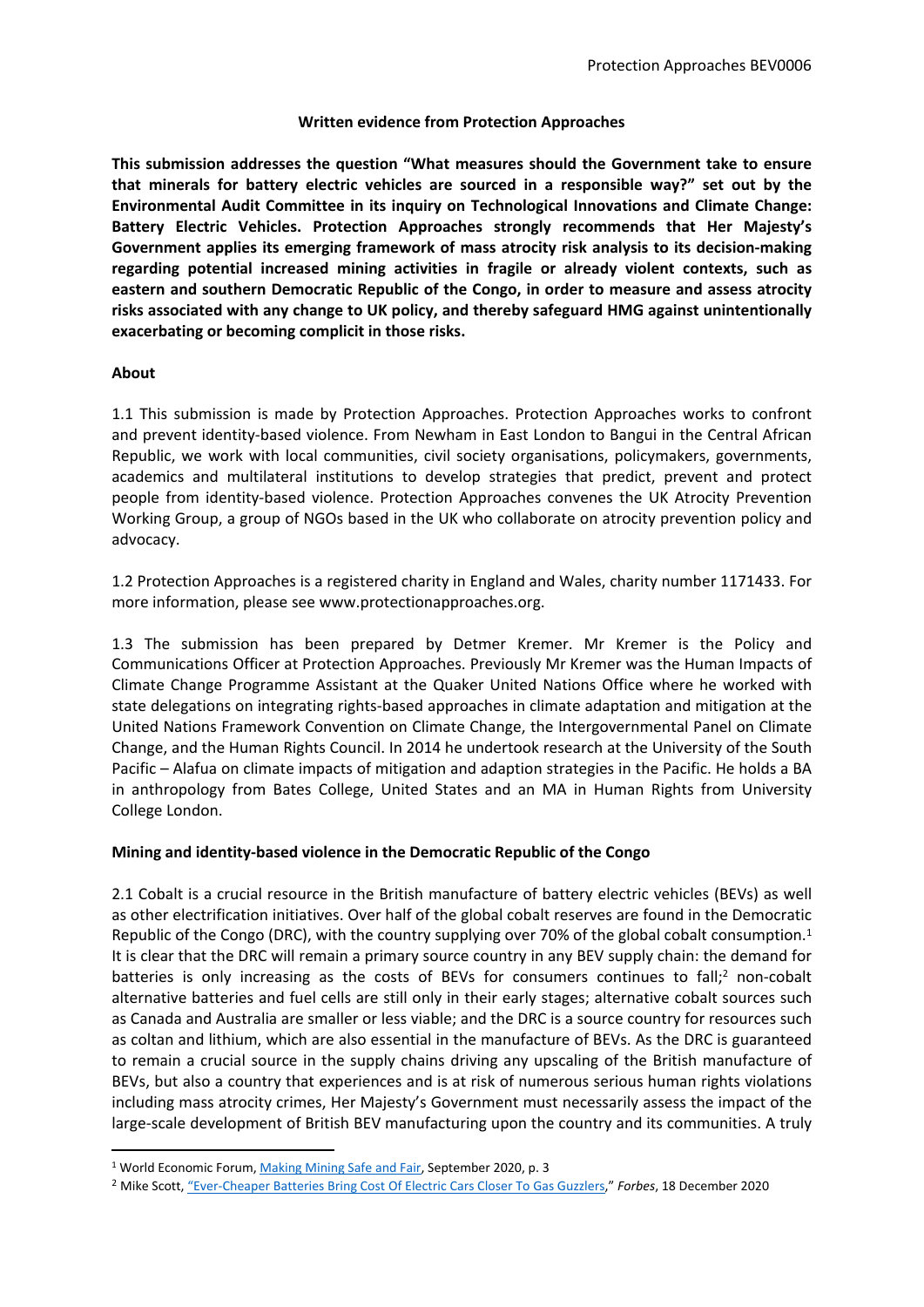global and Net Zero Britain must resolve to address existing and potential discrepancies between its trade and climate policies, and its international commitments and obligations to "collective security, multilateral governance, tackling climate change and health risks, conflict resolution and poverty reduction."<sup>3</sup> The outcomes of the Prime Minister's Integrated Review pledged to address "the drivers of conflict (such as grievances, political marginalisation and criminal economies), [and] atrocity prevention."<sup>4</sup> It is with these commitments made by HMG in mind that this submission is made.

2.2 Protection Approaches is concerned about the potential supply chain risks of the large-scale development of British BEV manufacturing could have upon the complex violent context in the DRC, and particularly regarding vulnerable groups. The Ten Point Plan for a Green Industrial Revolution<sup>5</sup> commits over £3 billion to the development of BEV production but does not include safeguards for HMG or British businesses in overseas supply chains. Without a framework of risk analysis to ensure that decisions by the UK government and British businesses are made with regard to high risks in the country of identity-based violence and mass atrocity crimes (genocide, crimes against humanity, war crimes and ethnic cleansing) HMG and British businesses will be unable to guarantee that their actions and decisions do not adversely impact local populations, exacerbate the risk dynamics in the country, and contribute to increasing the likelihood of international crimes.

2.3 Our concerns are informed by PA's longstanding expertise in the prevention of identity-based violence and mass atrocities and UK approaches to such violence. Our understanding of the risks in the DRC also draws from our work as part of a three-year UK-funded consortium project called "Networking Prevention: Strengthening networks to prevent and respond to identity-based violence." This project is working to identify if and how indicators of identity-based violence and mass atrocities might be integrated into existing early warning and early response, national mechanisms, and international risk analysis frameworks in DRC. <sup>6</sup> The work is funded by the UK's Foreign Commonwealth and Development Office's Jo Cox Memorial Grant.

2.4 The DRC faces a highly complex set of violent and human rights related challenges. Across the DRC, there are over 120 active armed groups, many of which finance their activities through mining,<sup>7</sup> and with the majority operating in eastern DRC.<sup>8</sup> The protracted violence has contributed to over 5.5 million people to be internally displaced.<sup>9</sup> Different forms of violence  $-$  including mass atrocities, crimes against humanity, murder, kidnapping, rape, robbery, large-scale jailbreaks – have sharply increased over the past few months.<sup>10</sup> Weekly social attitude surveys we are conducting in in eastern DRC have found that 71% of respondents believe that violence is increasing in eastern DRC.<sup>11</sup>

2.5 The anticipated increase of mining in the DRC to meet a rapidly growing global demand for batteries and fuel cells risks propelling existing risks of violence in eastern DRC and has the potential

<sup>&</sup>lt;sup>3</sup> Her Majesty's Government, [Global](https://assets.publishing.service.gov.uk/government/uploads/system/uploads/attachment_data/file/969402/The_Integrated_Review_of_Security__Defence__Development_and_Foreign_Policy.pdf) [Britain](https://assets.publishing.service.gov.uk/government/uploads/system/uploads/attachment_data/file/969402/The_Integrated_Review_of_Security__Defence__Development_and_Foreign_Policy.pdf) [in](https://assets.publishing.service.gov.uk/government/uploads/system/uploads/attachment_data/file/969402/The_Integrated_Review_of_Security__Defence__Development_and_Foreign_Policy.pdf) [a](https://assets.publishing.service.gov.uk/government/uploads/system/uploads/attachment_data/file/969402/The_Integrated_Review_of_Security__Defence__Development_and_Foreign_Policy.pdf) [competitive](https://assets.publishing.service.gov.uk/government/uploads/system/uploads/attachment_data/file/969402/The_Integrated_Review_of_Security__Defence__Development_and_Foreign_Policy.pdf) [age](https://assets.publishing.service.gov.uk/government/uploads/system/uploads/attachment_data/file/969402/The_Integrated_Review_of_Security__Defence__Development_and_Foreign_Policy.pdf) [The](https://assets.publishing.service.gov.uk/government/uploads/system/uploads/attachment_data/file/969402/The_Integrated_Review_of_Security__Defence__Development_and_Foreign_Policy.pdf) [Integrated](https://assets.publishing.service.gov.uk/government/uploads/system/uploads/attachment_data/file/969402/The_Integrated_Review_of_Security__Defence__Development_and_Foreign_Policy.pdf) [Review](https://assets.publishing.service.gov.uk/government/uploads/system/uploads/attachment_data/file/969402/The_Integrated_Review_of_Security__Defence__Development_and_Foreign_Policy.pdf) [of](https://assets.publishing.service.gov.uk/government/uploads/system/uploads/attachment_data/file/969402/The_Integrated_Review_of_Security__Defence__Development_and_Foreign_Policy.pdf) [Security,](https://assets.publishing.service.gov.uk/government/uploads/system/uploads/attachment_data/file/969402/The_Integrated_Review_of_Security__Defence__Development_and_Foreign_Policy.pdf) [Defence,](https://assets.publishing.service.gov.uk/government/uploads/system/uploads/attachment_data/file/969402/The_Integrated_Review_of_Security__Defence__Development_and_Foreign_Policy.pdf) [Development](https://assets.publishing.service.gov.uk/government/uploads/system/uploads/attachment_data/file/969402/The_Integrated_Review_of_Security__Defence__Development_and_Foreign_Policy.pdf) [and](https://assets.publishing.service.gov.uk/government/uploads/system/uploads/attachment_data/file/969402/The_Integrated_Review_of_Security__Defence__Development_and_Foreign_Policy.pdf) [Foreign](https://assets.publishing.service.gov.uk/government/uploads/system/uploads/attachment_data/file/969402/The_Integrated_Review_of_Security__Defence__Development_and_Foreign_Policy.pdf) [Policy,](https://assets.publishing.service.gov.uk/government/uploads/system/uploads/attachment_data/file/969402/The_Integrated_Review_of_Security__Defence__Development_and_Foreign_Policy.pdf) March, 2021, p. 11.

<sup>4</sup> Idem, p. 79

<sup>5</sup> HMG, [The](https://assets.publishing.service.gov.uk/government/uploads/system/uploads/attachment_data/file/936567/10_POINT_PLAN_BOOKLET.pdf) [Ten](https://assets.publishing.service.gov.uk/government/uploads/system/uploads/attachment_data/file/936567/10_POINT_PLAN_BOOKLET.pdf) [Point](https://assets.publishing.service.gov.uk/government/uploads/system/uploads/attachment_data/file/936567/10_POINT_PLAN_BOOKLET.pdf) [Plan](https://assets.publishing.service.gov.uk/government/uploads/system/uploads/attachment_data/file/936567/10_POINT_PLAN_BOOKLET.pdf) [for](https://assets.publishing.service.gov.uk/government/uploads/system/uploads/attachment_data/file/936567/10_POINT_PLAN_BOOKLET.pdf) [a](https://assets.publishing.service.gov.uk/government/uploads/system/uploads/attachment_data/file/936567/10_POINT_PLAN_BOOKLET.pdf) [Green](https://assets.publishing.service.gov.uk/government/uploads/system/uploads/attachment_data/file/936567/10_POINT_PLAN_BOOKLET.pdf) [Industrial](https://assets.publishing.service.gov.uk/government/uploads/system/uploads/attachment_data/file/936567/10_POINT_PLAN_BOOKLET.pdf) [Revolution,](https://assets.publishing.service.gov.uk/government/uploads/system/uploads/attachment_data/file/936567/10_POINT_PLAN_BOOKLET.pdf) 18 November 2020

<sup>6</sup> Alexandra Buskie, Kate Ferguson, "Linked up and linked in: networking local-international early warning and early response in eastern Democratic Republic of the Congo," *Protection Approaches*, May 2021; Consortium members are Peace Direct, Protection Approaches, Sustainable Peacebuilding Network, Armed Conflict Location and Event Data Project (ACLED), Congo Research Group and Beni Peace Forum.

<sup>7</sup> United Nations Group of Experts on the DRC, [Final](http://www.undocs.org/S/2020/482) [report](http://www.undocs.org/S/2020/482) [of](http://www.undocs.org/S/2020/482) [the](http://www.undocs.org/S/2020/482) [Group](http://www.undocs.org/S/2020/482) [of](http://www.undocs.org/S/2020/482) [Experts](http://www.undocs.org/S/2020/482) [on](http://www.undocs.org/S/2020/482) [the](http://www.undocs.org/S/2020/482) [Democratic](http://www.undocs.org/S/2020/482) [Republic](http://www.undocs.org/S/2020/482) [of](http://www.undocs.org/S/2020/482) [the](http://www.undocs.org/S/2020/482) [Congo](http://www.undocs.org/S/2020/482), Paragraph 60, p. 13.

<sup>8</sup> Kivu Security Tracker, [The](https://kivusecurity.nyc3.digitaloceanspaces.com/reports/39/2021%20KST%20report%20EN.pdf) [Landscape](https://kivusecurity.nyc3.digitaloceanspaces.com/reports/39/2021%20KST%20report%20EN.pdf) [of](https://kivusecurity.nyc3.digitaloceanspaces.com/reports/39/2021%20KST%20report%20EN.pdf) [Armed](https://kivusecurity.nyc3.digitaloceanspaces.com/reports/39/2021%20KST%20report%20EN.pdf) [Groups](https://kivusecurity.nyc3.digitaloceanspaces.com/reports/39/2021%20KST%20report%20EN.pdf) [in](https://kivusecurity.nyc3.digitaloceanspaces.com/reports/39/2021%20KST%20report%20EN.pdf) [Eastern](https://kivusecurity.nyc3.digitaloceanspaces.com/reports/39/2021%20KST%20report%20EN.pdf) [Congo](https://kivusecurity.nyc3.digitaloceanspaces.com/reports/39/2021%20KST%20report%20EN.pdf), February 2021 <sup>9</sup> Idem.

<sup>&</sup>lt;sup>10</sup> European Civil Protection and Humanitarian Aid Operations, [Democratic](https://erccportal.jrc.ec.europa.eu/Echo-Flash#/daily-flash-archive/4095) [Republic](https://erccportal.jrc.ec.europa.eu/Echo-Flash#/daily-flash-archive/4095) [of](https://erccportal.jrc.ec.europa.eu/Echo-Flash#/daily-flash-archive/4095) [Congo](https://erccportal.jrc.ec.europa.eu/Echo-Flash#/daily-flash-archive/4095) [–](https://erccportal.jrc.ec.europa.eu/Echo-Flash#/daily-flash-archive/4095) [Escalating](https://erccportal.jrc.ec.europa.eu/Echo-Flash#/daily-flash-archive/4095) [violence](https://erccportal.jrc.ec.europa.eu/Echo-Flash#/daily-flash-archive/4095) [in](https://erccportal.jrc.ec.europa.eu/Echo-Flash#/daily-flash-archive/4095) [the](https://erccportal.jrc.ec.europa.eu/Echo-Flash#/daily-flash-archive/4095) [East](https://erccportal.jrc.ec.europa.eu/Echo-Flash#/daily-flash-archive/4095), January 2021.

<sup>&</sup>lt;sup>11</sup> Orange Door Research, [North](https://www.orangedoorresearch.com/wpf/kivu) [Kivu](https://www.orangedoorresearch.com/wpf/kivu) [Dashboard,](https://www.orangedoorresearch.com/wpf/kivu) May 2021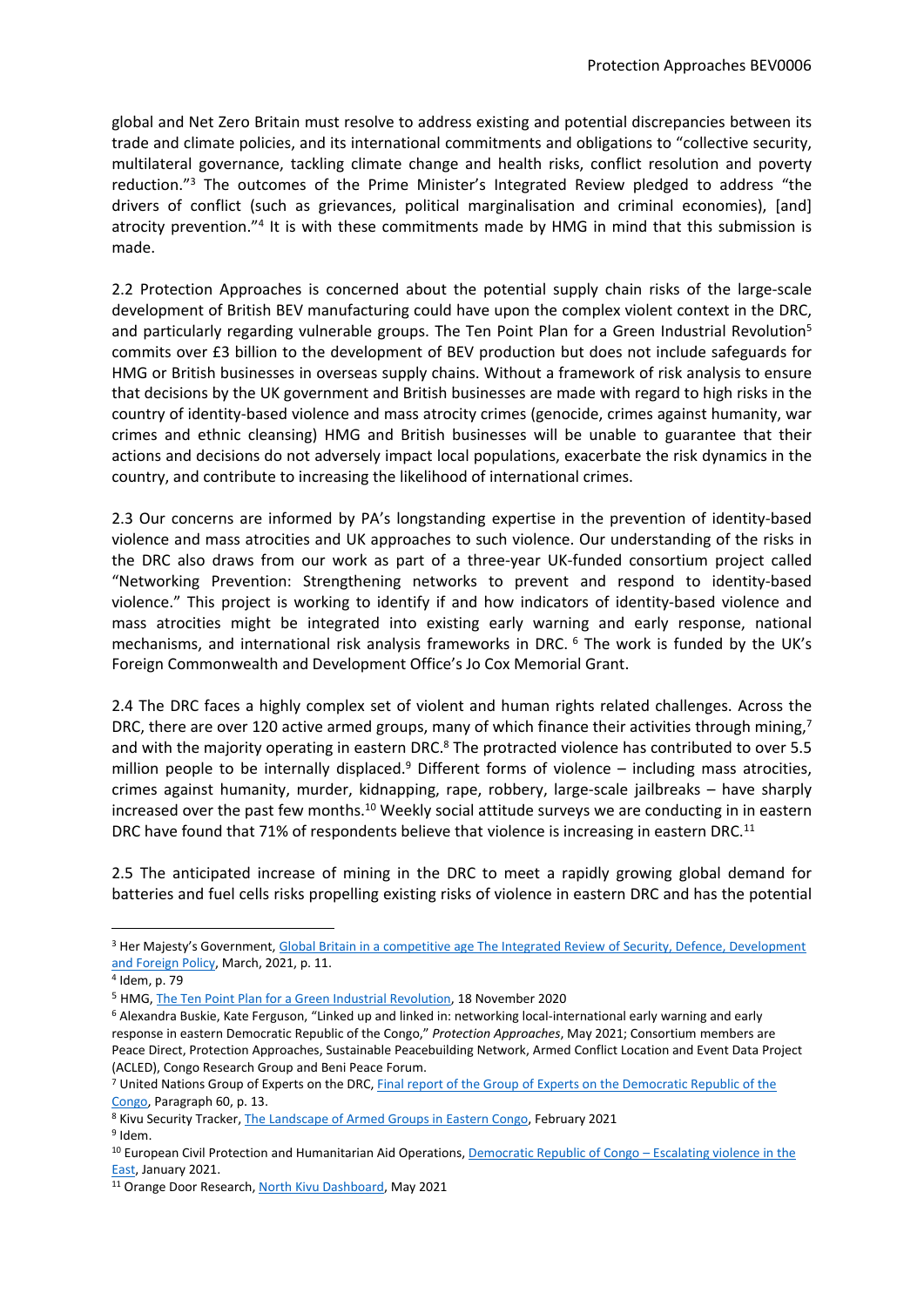to spill-over into the fragile contexts of neighbouring provinces, including mineral and mining-rich Katanga.<sup>12</sup>

2.6 Mining in the DRC has been found to be associated with or complicit in a litany of serious harms, violations of labour rights, and human rights violations. Human rights violations,<sup>13</sup> modern slavery, and child labour remain persistent and widespread across mines in the DRC, and as of July 2020 in Southern Katanga province alone over 40,000 children worked under extremely dangerous conditions in cobalt mines.<sup>14</sup> Current mining practices in the DRC are also associated with birth defects,<sup>15</sup> sexual violence,<sup>16</sup> and atrocity risks.<sup>17</sup> There are also environmental risks that will impact ecosystem and public health and global climate goals including significant air and water pollution, environmental degradation, and biodiversity loss, $18$  as well as relying on mining processes with significant emissions.<sup>19</sup> As called for in the HM Treasury's commissioned Dasgupta Review on the Economics of Biodiversity, transparency and environmental considerations, including community impacts, across supply chains are needed.<sup>20</sup> HMG's Ten Point Plan commits to protecting future generations from the "remorseless destruction of habitats,"<sup>21</sup> while the Integrated Review prioritises HMG "efforts to tackle climate change and biodiversity loss."<sup>22</sup> These commitments, especially under its COP26 Presidency, call on HMG to prevent ecosystem destruction everywhere – from the UK to the Congo Basin.

2.7 Land tenure is often unclear and undocumented in the DRC, which contributes to a complex dynamic where ethnic identities are mobilised by the over 100 active armed groups to claim ownership of land at the cost of other communities.<sup>23</sup> Without careful and deliberate planning, the direct and indirect revenue streams of activities on this land, especially the artisanal mining which accounts up to 30% of current cobalt exports,<sup>24</sup> is likely to further fund criminal economies and armed groups, including the ADF which recently was designated as a terrorist organisation by the United States.<sup>25</sup> Without proper frameworks of prevention in place, the higher profit margins of the land and the resources within it further incentivise armed groups and other actors to seize land. The absence of such a framework and without an explicit commitment to ensure that UK actions will be informed by its commitment to prevent mass atrocities and conflict, will risk HMG and British businesses repeating past mistakes or becoming complicit in the escalation and resurgence of violence in the DRC. The consequences of such a trajectory would likely include the loss of life, high rates of displacement, increased terrorist activities, and contributing to criminal economies, accelerating rates of biodiversity loss, harms to the Congo Basin as a carbon sink, $26$  and the

<sup>12</sup> International Crisis Group, [Katanga:](https://www.crisisgroup.org/africa/central-africa/democratic-republic-congo/katanga-tensions-drcs-mineral-heartland) [Tensions](https://www.crisisgroup.org/africa/central-africa/democratic-republic-congo/katanga-tensions-drcs-mineral-heartland) [in](https://www.crisisgroup.org/africa/central-africa/democratic-republic-congo/katanga-tensions-drcs-mineral-heartland) [DRC's](https://www.crisisgroup.org/africa/central-africa/democratic-republic-congo/katanga-tensions-drcs-mineral-heartland) [Mineral](https://www.crisisgroup.org/africa/central-africa/democratic-republic-congo/katanga-tensions-drcs-mineral-heartland) [Heartland,](https://www.crisisgroup.org/africa/central-africa/democratic-republic-congo/katanga-tensions-drcs-mineral-heartland) April 2016

<sup>&</sup>lt;sup>13</sup> World Economic Forum, [Making](http://www3.weforum.org/docs/WEF_Making_Mining_Safe_2020.pdf) [Mining](http://www3.weforum.org/docs/WEF_Making_Mining_Safe_2020.pdf) [Safe](http://www3.weforum.org/docs/WEF_Making_Mining_Safe_2020.pdf) [and](http://www3.weforum.org/docs/WEF_Making_Mining_Safe_2020.pdf) [Fair](http://www3.weforum.org/docs/WEF_Making_Mining_Safe_2020.pdf), September 2020

<sup>14</sup> UNCTAD, [Commodities](https://unctad.org/system/files/official-document/ditccom2019d5_en.pdf) [at](https://unctad.org/system/files/official-document/ditccom2019d5_en.pdf) [a](https://unctad.org/system/files/official-document/ditccom2019d5_en.pdf) [Glance](https://unctad.org/system/files/official-document/ditccom2019d5_en.pdf), July 2020

<sup>15</sup> Van Brusselen, Kayembe-Kitenge, Mbuyi-Musanzay et al, Metal mining and birth defects: a case-control study in Lubumbashi, Democratic Republic of the Congo, *The Lancet Planetary Health*, vol. 4 no. 4, 2020

<sup>16</sup> Rustad, Gudrun, Ragnhild, [Artisanal](https://www.sciencedirect.com/science/article/abs/pii/S2214790X16300107) [mining,](https://www.sciencedirect.com/science/article/abs/pii/S2214790X16300107) [conflict,](https://www.sciencedirect.com/science/article/abs/pii/S2214790X16300107) [and](https://www.sciencedirect.com/science/article/abs/pii/S2214790X16300107) [sexual](https://www.sciencedirect.com/science/article/abs/pii/S2214790X16300107) [violence](https://www.sciencedirect.com/science/article/abs/pii/S2214790X16300107) [in](https://www.sciencedirect.com/science/article/abs/pii/S2214790X16300107) [Eastern](https://www.sciencedirect.com/science/article/abs/pii/S2214790X16300107) [DRC,](https://www.sciencedirect.com/science/article/abs/pii/S2214790X16300107) *The Extractive Industries and Society*, 2016, vol. 3, no. 2, pp. 475–484.

<sup>17</sup> Calloway, [Powering](https://enoughproject.org/wp-content/uploads/PoweringDownCorruption_Enough_Oct2018-web.pdf) [Down](https://enoughproject.org/wp-content/uploads/PoweringDownCorruption_Enough_Oct2018-web.pdf) [Corruption](https://enoughproject.org/wp-content/uploads/PoweringDownCorruption_Enough_Oct2018-web.pdf) [Tackling](https://enoughproject.org/wp-content/uploads/PoweringDownCorruption_Enough_Oct2018-web.pdf) [Transparency](https://enoughproject.org/wp-content/uploads/PoweringDownCorruption_Enough_Oct2018-web.pdf) [and](https://enoughproject.org/wp-content/uploads/PoweringDownCorruption_Enough_Oct2018-web.pdf) [Human](https://enoughproject.org/wp-content/uploads/PoweringDownCorruption_Enough_Oct2018-web.pdf) [Rights](https://enoughproject.org/wp-content/uploads/PoweringDownCorruption_Enough_Oct2018-web.pdf) [Risks](https://enoughproject.org/wp-content/uploads/PoweringDownCorruption_Enough_Oct2018-web.pdf) [from](https://enoughproject.org/wp-content/uploads/PoweringDownCorruption_Enough_Oct2018-web.pdf) [Congo's](https://enoughproject.org/wp-content/uploads/PoweringDownCorruption_Enough_Oct2018-web.pdf) [Cobalt](https://enoughproject.org/wp-content/uploads/PoweringDownCorruption_Enough_Oct2018-web.pdf) [Mines](https://enoughproject.org/wp-content/uploads/PoweringDownCorruption_Enough_Oct2018-web.pdf) [to](https://enoughproject.org/wp-content/uploads/PoweringDownCorruption_Enough_Oct2018-web.pdf) [Global](https://enoughproject.org/wp-content/uploads/PoweringDownCorruption_Enough_Oct2018-web.pdf) [Supply](https://enoughproject.org/wp-content/uploads/PoweringDownCorruption_Enough_Oct2018-web.pdf) [Chains](https://enoughproject.org/wp-content/uploads/PoweringDownCorruption_Enough_Oct2018-web.pdf), *Enough*, 2018, p. 17

<sup>&</sup>lt;sup>18</sup> European Federation for Transport and Environment, [Cobalt](https://www.transportenvironment.org/sites/te/files/publications/Cobalt%20from%20Congo_how%20to%20source%20it%20better_Final.pdf) [from](https://www.transportenvironment.org/sites/te/files/publications/Cobalt%20from%20Congo_how%20to%20source%20it%20better_Final.pdf) [Congo:](https://www.transportenvironment.org/sites/te/files/publications/Cobalt%20from%20Congo_how%20to%20source%20it%20better_Final.pdf) [How](https://www.transportenvironment.org/sites/te/files/publications/Cobalt%20from%20Congo_how%20to%20source%20it%20better_Final.pdf) [to](https://www.transportenvironment.org/sites/te/files/publications/Cobalt%20from%20Congo_how%20to%20source%20it%20better_Final.pdf) [Source](https://www.transportenvironment.org/sites/te/files/publications/Cobalt%20from%20Congo_how%20to%20source%20it%20better_Final.pdf) [it](https://www.transportenvironment.org/sites/te/files/publications/Cobalt%20from%20Congo_how%20to%20source%20it%20better_Final.pdf) [Better](https://www.transportenvironment.org/sites/te/files/publications/Cobalt%20from%20Congo_how%20to%20source%20it%20better_Final.pdf), April 2019

<sup>19</sup> Farjana, Huda, and Mahmud, [Life](https://www.sciencedirect.com/science/article/pii/S2300396018301836#!) [cycle](https://www.sciencedirect.com/science/article/pii/S2300396018301836#!) [assessment](https://www.sciencedirect.com/science/article/pii/S2300396018301836#!) [of](https://www.sciencedirect.com/science/article/pii/S2300396018301836#!) [cobalt](https://www.sciencedirect.com/science/article/pii/S2300396018301836#!) [extraction](https://www.sciencedirect.com/science/article/pii/S2300396018301836#!) [process,](https://www.sciencedirect.com/science/article/pii/S2300396018301836#!) *Journal of Sustainable Mining,* vol. 18, no. 3., July 2019

<sup>20</sup> Partha Dasgupta, "the economics of biodiversity", *HM Treasury*, 2 February 2021, p. 492

<sup>21</sup> HMG, Ten Points Plan, p. 5

<sup>22</sup> HMG, Global Britain, p. 19

<sup>&</sup>lt;sup>23</sup> Peace Direct, [Escaping](https://www.peacedirect.org/wp-content/uploads/2021/02/Escaping-Perpetual-Beginnings.pdf) [Perpetual](https://www.peacedirect.org/wp-content/uploads/2021/02/Escaping-Perpetual-Beginnings.pdf) [Beginnings:](https://www.peacedirect.org/wp-content/uploads/2021/02/Escaping-Perpetual-Beginnings.pdf) [Challenges](https://www.peacedirect.org/wp-content/uploads/2021/02/Escaping-Perpetual-Beginnings.pdf) [and](https://www.peacedirect.org/wp-content/uploads/2021/02/Escaping-Perpetual-Beginnings.pdf) [opportunities](https://www.peacedirect.org/wp-content/uploads/2021/02/Escaping-Perpetual-Beginnings.pdf) [for](https://www.peacedirect.org/wp-content/uploads/2021/02/Escaping-Perpetual-Beginnings.pdf) [local](https://www.peacedirect.org/wp-content/uploads/2021/02/Escaping-Perpetual-Beginnings.pdf) [atrocity](https://www.peacedirect.org/wp-content/uploads/2021/02/Escaping-Perpetual-Beginnings.pdf) [prevention](https://www.peacedirect.org/wp-content/uploads/2021/02/Escaping-Perpetual-Beginnings.pdf) [in](https://www.peacedirect.org/wp-content/uploads/2021/02/Escaping-Perpetual-Beginnings.pdf) [the](https://www.peacedirect.org/wp-content/uploads/2021/02/Escaping-Perpetual-Beginnings.pdf) [Democratic](https://www.peacedirect.org/wp-content/uploads/2021/02/Escaping-Perpetual-Beginnings.pdf) [Republic](https://www.peacedirect.org/wp-content/uploads/2021/02/Escaping-Perpetual-Beginnings.pdf) [of](https://www.peacedirect.org/wp-content/uploads/2021/02/Escaping-Perpetual-Beginnings.pdf) [Congo](https://www.peacedirect.org/wp-content/uploads/2021/02/Escaping-Perpetual-Beginnings.pdf), February 2021

<sup>&</sup>lt;sup>24</sup> World Economic Forum, [Making](http://www3.weforum.org/docs/WEF_Making_Mining_Safe_2020.pdf) [Mining](http://www3.weforum.org/docs/WEF_Making_Mining_Safe_2020.pdf) [Safe](http://www3.weforum.org/docs/WEF_Making_Mining_Safe_2020.pdf) [and](http://www3.weforum.org/docs/WEF_Making_Mining_Safe_2020.pdf) [Fair](http://www3.weforum.org/docs/WEF_Making_Mining_Safe_2020.pdf), September 2020

<sup>&</sup>lt;sup>25</sup> International Crisis Group, [Understanding](https://www.crisisgroup.org/africa/understanding-new-us-terrorism-designations-africa) [the](https://www.crisisgroup.org/africa/understanding-new-us-terrorism-designations-africa) [New](https://www.crisisgroup.org/africa/understanding-new-us-terrorism-designations-africa) [U.S.](https://www.crisisgroup.org/africa/understanding-new-us-terrorism-designations-africa) [Terrorism](https://www.crisisgroup.org/africa/understanding-new-us-terrorism-designations-africa) [Designations](https://www.crisisgroup.org/africa/understanding-new-us-terrorism-designations-africa) [in](https://www.crisisgroup.org/africa/understanding-new-us-terrorism-designations-africa) [Africa,](https://www.crisisgroup.org/africa/understanding-new-us-terrorism-designations-africa) March 2021

<sup>&</sup>lt;sup>26</sup> The integrity of the Congo Basin as a carbon sink has only become more important to achieving the goals of the Paris Agreement as the Amazon has become a net average emitter of CO2, see Louise Boyle, ["Brazil's](https://www.independent.co.uk/climate-change/amazon-carbon-emissions-bolsonaro-b1841415.html?utm_source=Sailthru&utm_medium=email&utm_campaign=IND_Climate%202021-05-07&utm_term=IND_Climate_Newsletter) [Amazon](https://www.independent.co.uk/climate-change/amazon-carbon-emissions-bolsonaro-b1841415.html?utm_source=Sailthru&utm_medium=email&utm_campaign=IND_Climate%202021-05-07&utm_term=IND_Climate_Newsletter) [has](https://www.independent.co.uk/climate-change/amazon-carbon-emissions-bolsonaro-b1841415.html?utm_source=Sailthru&utm_medium=email&utm_campaign=IND_Climate%202021-05-07&utm_term=IND_Climate_Newsletter) ['flipped'](https://www.independent.co.uk/climate-change/amazon-carbon-emissions-bolsonaro-b1841415.html?utm_source=Sailthru&utm_medium=email&utm_campaign=IND_Climate%202021-05-07&utm_term=IND_Climate_Newsletter) [and](https://www.independent.co.uk/climate-change/amazon-carbon-emissions-bolsonaro-b1841415.html?utm_source=Sailthru&utm_medium=email&utm_campaign=IND_Climate%202021-05-07&utm_term=IND_Climate_Newsletter)